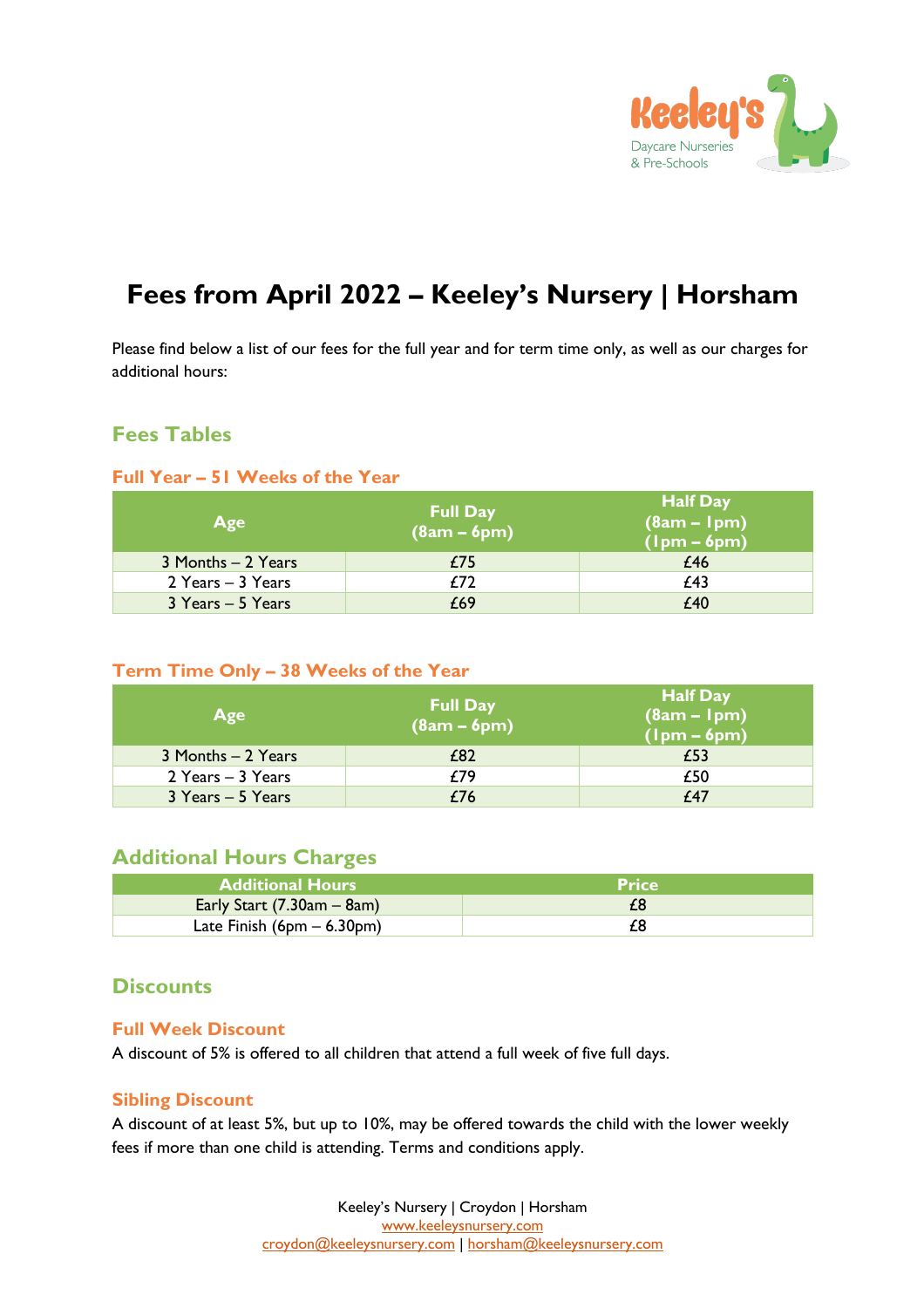# **Minimum Booking**

A minimum booking of two full days, or three half days are required to attend our Nursery.

# **Monthly Invoices**

Invoices are sent out monthly and are calculated by sessions, meaning you will be charged for the number of sessions booked in that particular month. This means your invoice totals may vary slightly from month to month. A full breakdown of every invoice will be available via the parent app of our nursery management software. All invoices are to be paid one month in advance.

# **Application Fee and Deposit**

A non-refundable application fee of £50 is required with the return of an application form.

A deposit of £300 is required after we send out an offer letter. This will secure a space for your child with the agreed sessions. The deposit is non-refundable and non-transferable. However, it will be credited to your child's account and may be used towards your final invoice.

No application fee or deposit are required for children only accessing Free Entitlement Government funded hours.

# **Funded Hours**

We are pleased to be able to offer funded hours of care.

#### **Stretched Funding**

Funded hours are available on a full year contract and the 15 weekly hours of funding for 38 weeks per year are stretched over the full year. This means all eligible parents/carers will be allocated 11 hours of funding per week for 51 weeks per year.

#### **Extended Hours**

If parents/carers are eligible for the extended 15 hours of funding; these extra hours will also be stretched over the full year. This will mean 22 funded hours per week for 51 weeks per year.

#### **Consumables Charge**

There are added consumables charges for all days that use any funded hours as per the table below. The charge covers all meals. Children claiming 2-year old funding are exempt from these charges.

| <b>Funded Hours in the Day</b> | <b>Consumables Charge</b> |
|--------------------------------|---------------------------|
| 10 hours                       | £20                       |
| 5 hours                        | f12                       |
| 2 hours                        | £4                        |
| hour                           |                           |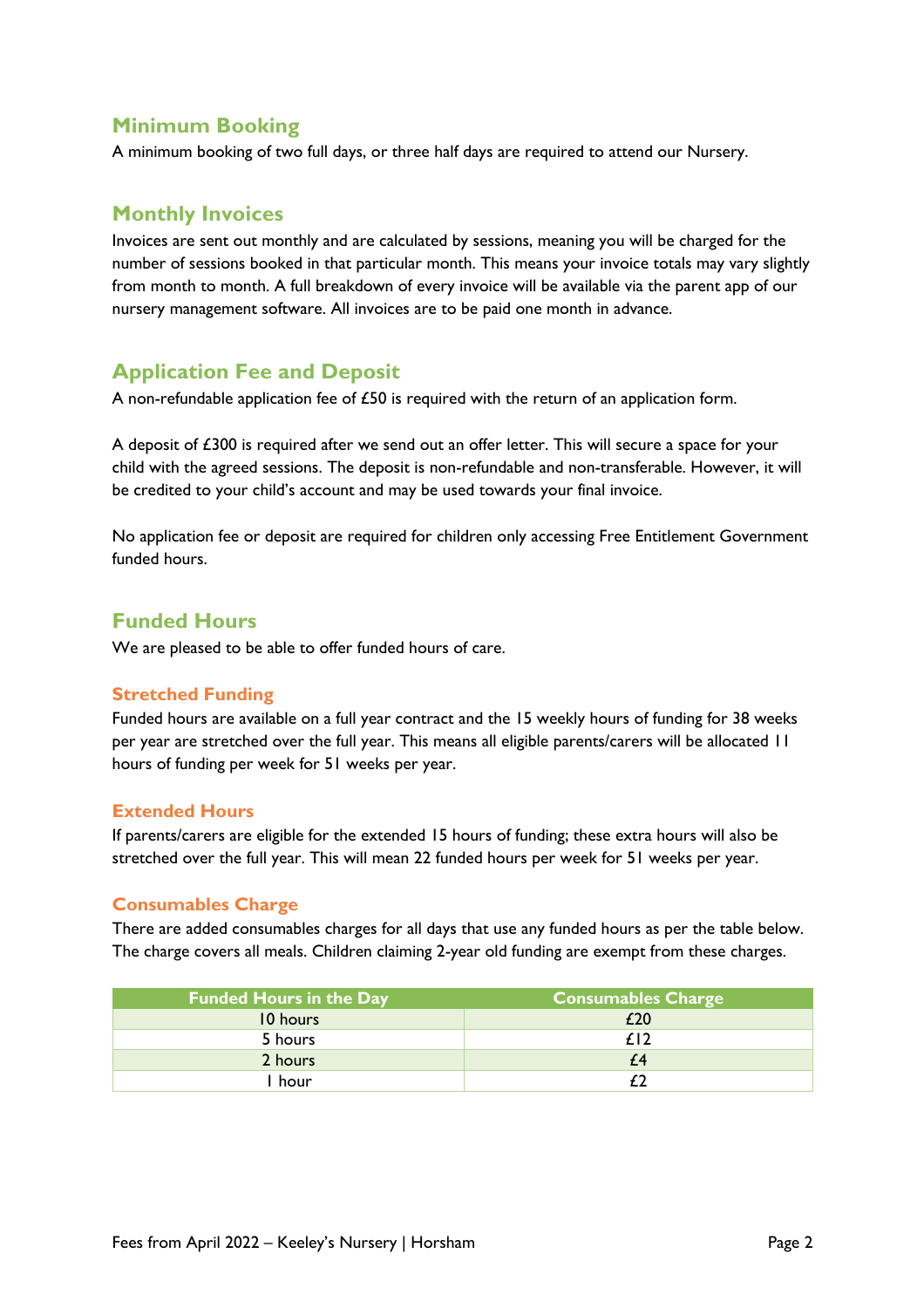#### **Weekly Fees with Funding**

On the following pages, for your convenience, we have created tables of our weekly fees with all the different types of funding we are able to offer applied. Please note that the tables are only intended as a guide, and do not include a combination of the different sessions we offer (full days and half days). They also do not include any potential discounts that may be offered. Our management team would be more than happy to assist you if you require any further clarification.

# **2-Year Old Funding**

#### **Weekly Fees – 11 Hours**

| <b>Full Days</b>                |                     |                   |                                     |                                   |
|---------------------------------|---------------------|-------------------|-------------------------------------|-----------------------------------|
| <b>Number of</b><br><b>Days</b> | <b>Funded Hours</b> | <b>Paid Hours</b> | <b>Consumables</b><br><b>Charge</b> | <b>Total Weekly</b><br><b>Fee</b> |
|                                 |                     |                   | $\blacksquare$                      | £64.80                            |
|                                 |                     | ۱9                | ۰                                   | £136.80                           |
|                                 |                     | 29                | $\blacksquare$                      | £208.80                           |
|                                 |                     | 39                | ۰                                   | £280.80                           |

#### Half Days

| Number of<br><b>Days</b> | <b>Funded Hours</b> | <b>Paid Hours</b> | <b>Consumables</b><br><b>Charge</b> | <b>Total Weekly</b><br><b>Fee</b> |
|--------------------------|---------------------|-------------------|-------------------------------------|-----------------------------------|
|                          |                     |                   | $\blacksquare$                      | £34.40                            |
|                          |                     |                   | $\blacksquare$                      | £77.40                            |
|                          |                     |                   | $\sim$                              | £120.40                           |